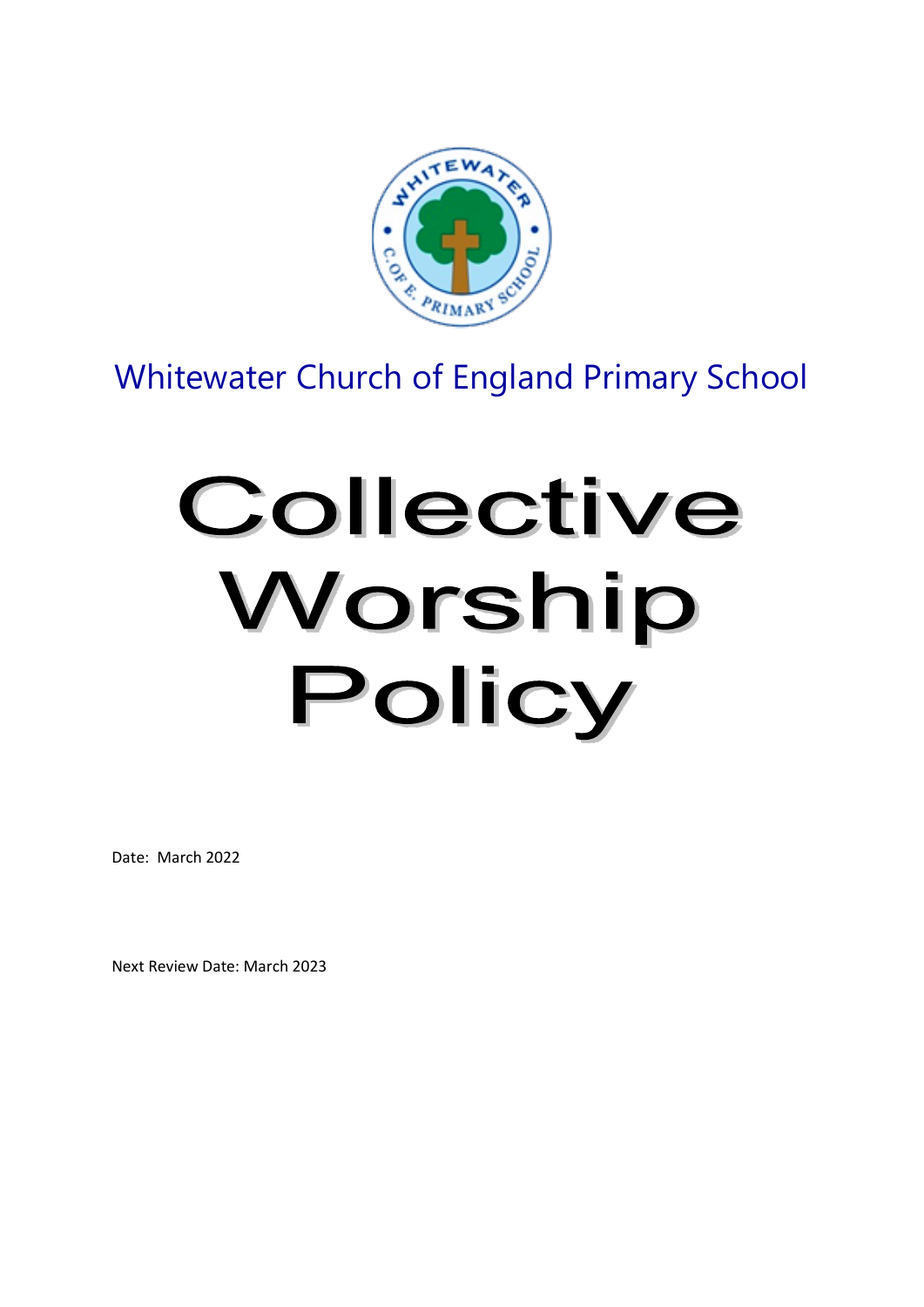At Whitewater Church of England Primary School, our core Christian Values are: fellowship, creativity and courage. These values are at the very heart of our school ethos and form the basis of our collective worships throughout the course of the school year. It's a key way that we realise our vision of ensuring that our school is a place which enables our children to feel love for themselves, for others and the world around them; to be brave, knowing that mistakes are expected, respected and part of learning; to understand they have the power to make a positive contribution to God's world.

Collective Worship is a very important time within our school day. It provides an opportunity for members of the school community to gather together, to learn about and reflect upon the Christian beliefs and values which bind the school together. Collective worship is part of the spiritual, moral, social and cultural development of the pupils helping to make them aware of what it means to be part of a community committed to serving God and caring for each other and our environment.

#### **Aims**

*To worship is to quicken the conscience by the holiness of God, to feed the mind with the truth of God, to purge the imagination by the beauty of God, to open the heart to the love of God and to devote the will to the purpose of God.*

#### *Archbishop William Temple (1881 – 1944)*

Collective worship at Whitewater provides opportunities for both pupils and staff:

- To promote the joy of worship as engaging, inspiring and transformative.
- To develop spirituality, morality, social and cultural values.
- To provide a peaceful environment enabling stillness, reflection and prayer.
- When appropriate to be noisy and joyous with singing, music, dance or drama.
- To give an opportunity to acquire a secure knowledge of the Christian faith as revealed in the Bible.
- To understand, celebrate and develop children's knowledge of Christian beliefs celebrations, traditions and religious festivals in the Anglican Church's year.
- To appreciate that people, cultures and beliefs differ and to demonstrate respect, tolerance and generosity towards them.
- To develop pupils' sense of self-worth and to provide opportunities to celebrate achievements.
- To develop a caring attitude to others and a sense of community and loyalty.
- To provide opportunities for children to plan, lead, contribute to, monitor and evaluate collective worship.
- To invite clergy of the parish, other lay members of the parish and other Christian leaders in the community (as are acceptable to the parish church) to lead worship.

# **Worship in our school should:**

As worship:

- At its simplest create a time and space where we can come closer to God
- Be distinctively Christian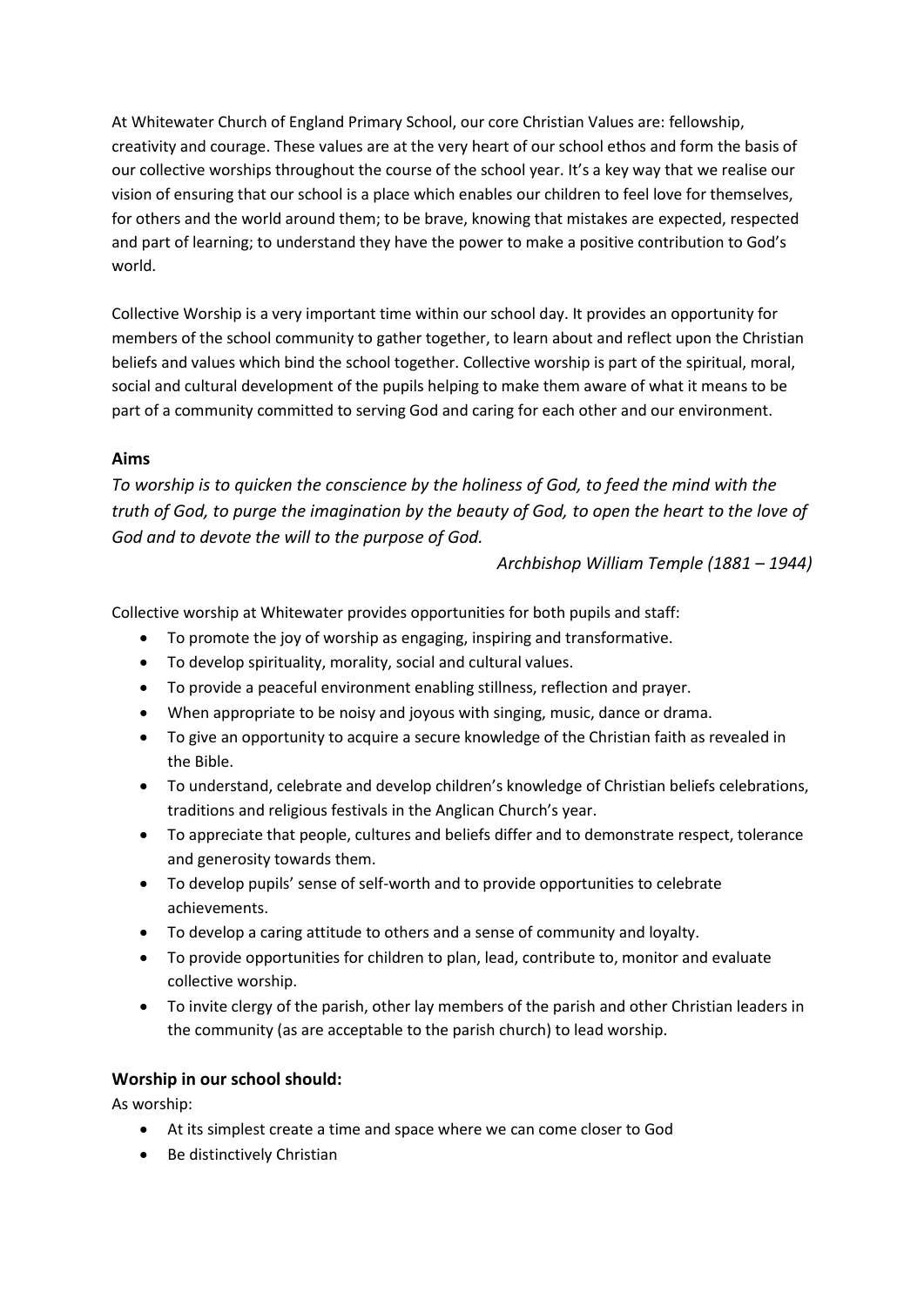- Use and promote the clearly identified core Christian values of our school Fellowship, creativity and courage
- Have Integrity as acts of Anglican worship whilst being Invitational, Inclusive and inspirational
- Be based on Biblical text or themes
- Enable participants to develop an understanding of Jesus Christ and a Christian understanding of God as Father, Son and Holy Spirit
- Be central in importance to the life of our school community, which is part of a wider community that embraces the whole world
- Reflect on human existence
- Use the seasons and festivals of the Christian year
- Develop understanding of Anglican traditions and the practice of our local parish church.

For people:

- Develop personal spirituality within the school community through a range of experiences including individual and collective prayer
- Engage pupils and adults with collective worship, making it relevant and transformational to the lives of members of the whole school community
- Celebrate the God given gifts and talents of individuals and the whole school community
- Make a significant contribution to the overall spiritual, moral, social and cultural development of members of the school community
- Consider the beliefs and values of others, especially those within the school community
- Raise aspirations of individuals and the school community

To comply:

- Reflect the trust deed
- Be clearly outlined on the school website
- Involve learners and adults in planning, leading and evaluating collective worship
- Be monitored and evaluated for the impact it has on the school community by foundation governors

# **How we achieve our aims**

We aim to promote collective acts of worship, which are rich, meaningful experiences that are appropriate and significant to the pupil's needs, age, development and interest by:

- Creating a sense of occasion and reverence following the 4 key elements of worship, in line with guidelines provided by the Diocese of Winchester and Portsmouth (see below)
- Planning and linking themes which focus on a particular idea/concept, i.e. the liturgical year; RE curriculum, festivals and celebrations, within Christian and other faith traditions, our Christian values and resource programmes – celebrating achievements, good work and behaviour.
- Using a wide range of resources, devotional aids, artefacts (from religious and secular sources), music, art, drama and external speakers to engage children's interest.
- Encouraging children to participate and experience different styles of worship, e.g. prayer, praise, silence, rituals, and become familiar with the language of worship,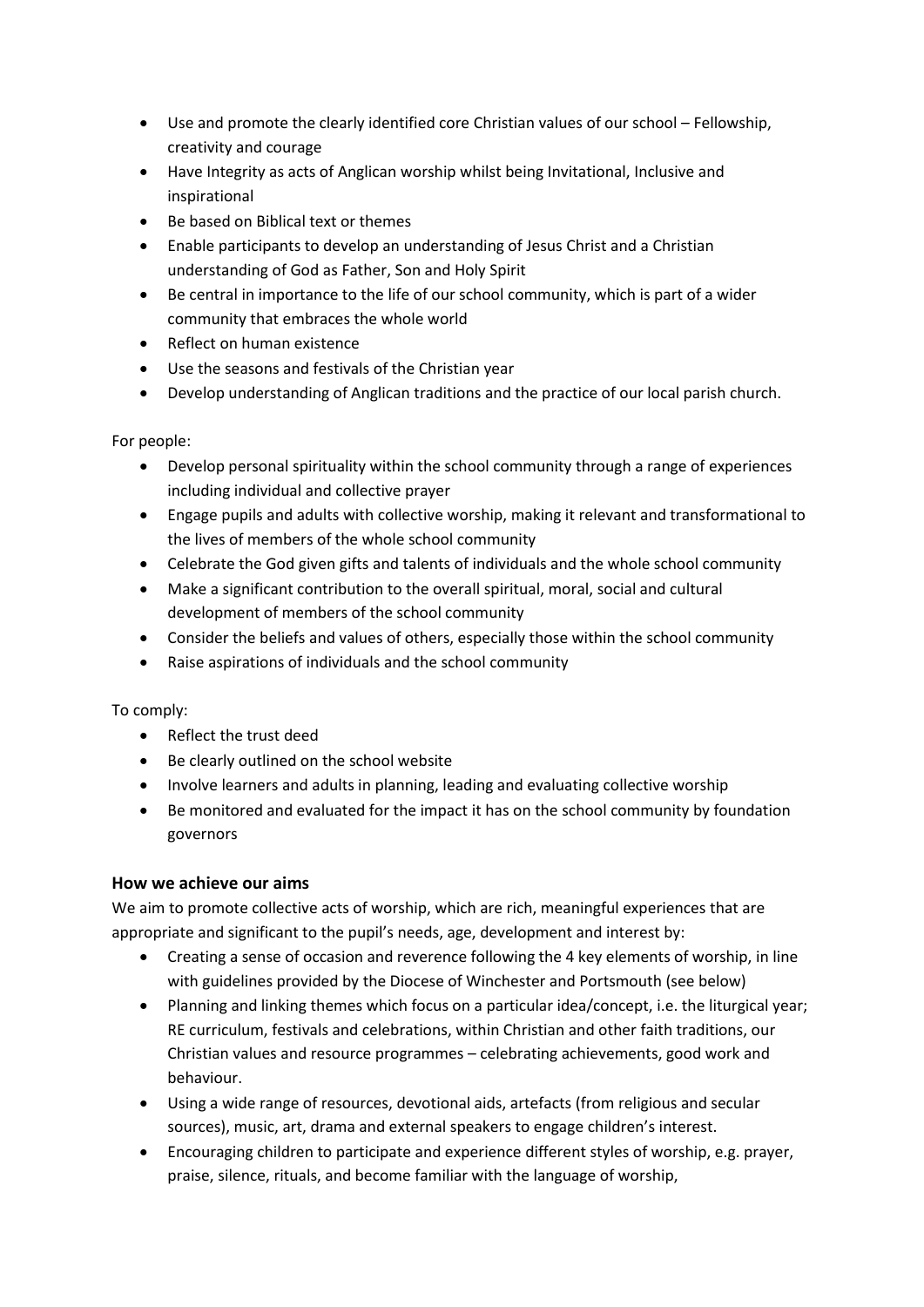- Biblical readings and liturgy.
- Providing opportunities for pupils to reflect, contemplate on their own thoughts, feelings and beliefs.
- Making prayer a central part of worship personal silent prayer, personal shared prayers, collective prayers, writing prayers.
- Providing opportunities that develop pupils' awareness of what is beautiful, good, wonderful, awesome and puzzling in life experience.
- Involving pupils and members of the wider community to participate in collective worship and activities within the parish.
- Presenting and creating displays that promote and enhance spiritual ideas, thoughts and questions.

|                 | Across the week, collective worship is held daily. These events typically span the week as follows: |
|-----------------|-----------------------------------------------------------------------------------------------------|
| <b>Monday</b>   | Whole school worship led by Executive Head of School or equivalent                                  |
| <b>Tuesday</b>  | Class Worship                                                                                       |
| Wednesday       | Open the Book or Rev Shona                                                                          |
| <b>Thursday</b> | Rev Marion leads (including at Rotherwick Church once per half term)                                |
| <b>Friday</b>   | Whole school celebration worship through fellowship, creativity and courage led by                  |
|                 | Executive Head of School or equivalent                                                              |

In addition, we hold a special Values Worship at the end of each term whereby we celebrate those children across the school who consistently display Fellowship, Creativity and Courage in and around school as well as taking time to reflect on and share examples of our values which have been displayed throughout the term.

The School may vary the organisation Whole School / Class / Key Stage each year or term.

Collective worship is planned so that there is continuity, variety and clear focus on Christian beliefs and festivals. Worship is led by a variety of people that include School staff, pupils, Open the Book representatives from the parish church, members of different faith communities and members of the local community.

# **Summary of Diocesan Guidelines**

# **Central attributes of an act of worship**

We will endeavour to fulfil the legal requirements of the 1988 Education Reform Act in conjunction with the School's trust deed, by holding 'an act of collective worship every day'.

During collective worship, whether in the hall, classroom or outside, we will apply the following 'four key elements' of worship:

**Gathering** Making special and significant this part of the day through appropriate symbol and ceremony. This incorporates a reflective focal point such as a candle and a cross. Music is played as the children enter and three candles are lit to signify the start of collective worship representing God the Father, the Son and the Holy Spirit.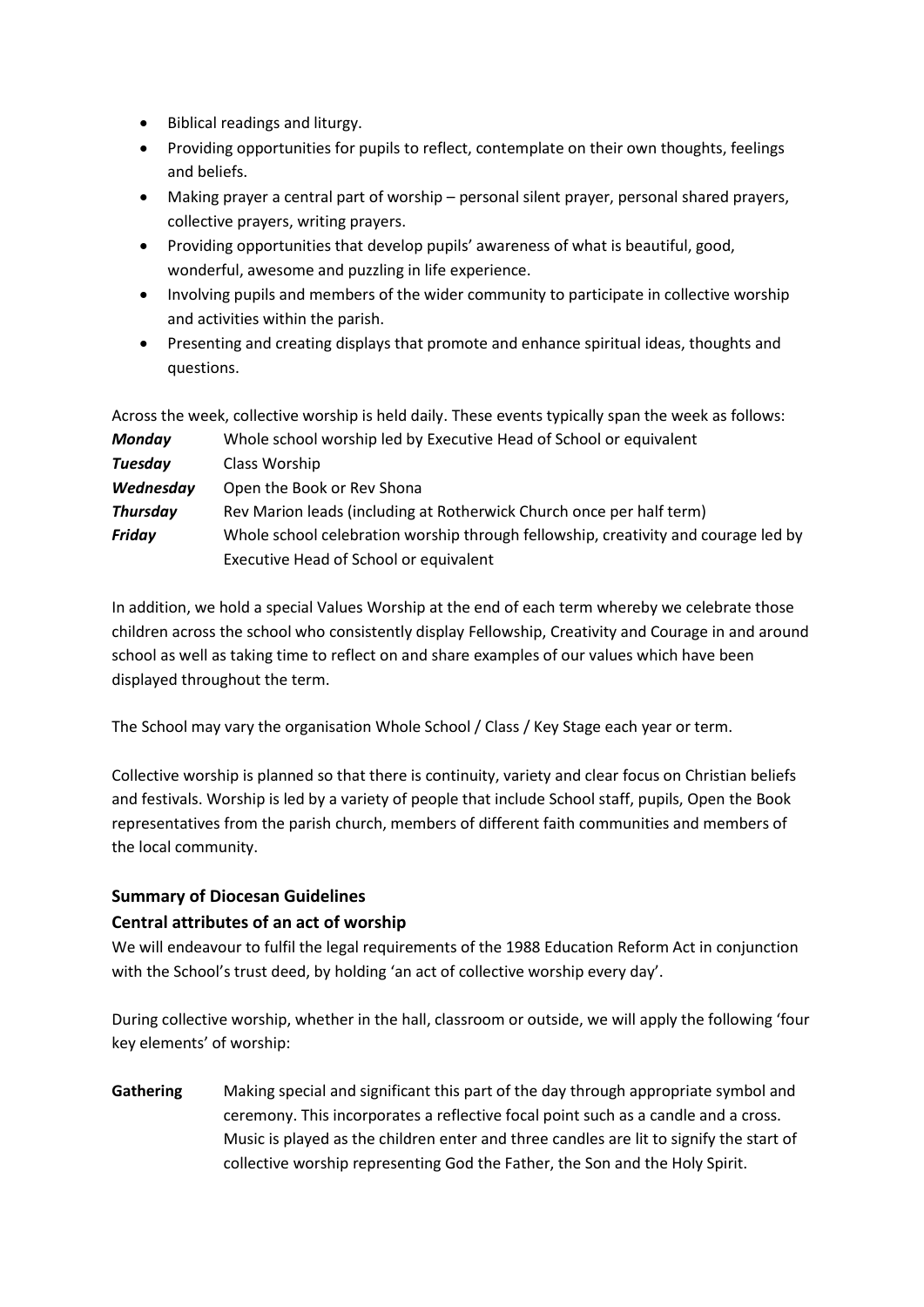- **Engaging** Using the best available techniques to stimulate interest in the content to engage all members of the school. This may be achieved through interactive drama, music, film clips or images. Focused acts of worship will be Bible based and linked to the values and themes of the term.
- **Responding** Ensuring there is time and opportunity for individual and group reflection and thought, so those attending can respond in a variety of ways. This may be done through shared prayer such as the Lord's Prayer, or Anglican responses.
- **Sending** Summarising the worship in a meaningful short message used to create an opportunity for those attending to implement the ideas covered and to conclude the worship. This is often achieved in the form of a question that pupils are encouraged to think about throughout the day and will be given the opportunity to discuss within class.

#### **The centrality of prayer**

During the collective worship there will be a time for response and reflection, to ponder on a question, statement or thought. This may also be reflected in a prayer, offered spontaneously by a pupil or adult, read out or recited. This prayer can be displayed and used in class and school reflective areas so that:

- Children understand the nature and purpose of prayer.
- Children understand the part prayer may play in their lives and the life of the school community.
- Prayer contributes to the spiritual development of individuals and the whole school community.

There will also be appropriate opportunities for prayer and other worship activities, including reflection, outside of collective worship.

Each class has a 'reflective area' to engage and promote individual pupils and adults, as well as designated special spaces around the school.

#### **Legal status of collective worship**

All maintained schools in England are required to provide a daily act of collective worship.

In a Church of England School, worship must be in line with the trust deed of the school and will reflect the traditions of the Church of England.

#### **Right to withdraw**

Parents have the right to withdraw their child from the daily act of collective worship. Schools must comply with this wish and must ensure a duty of care for pupils who are withdrawn from collective worship.